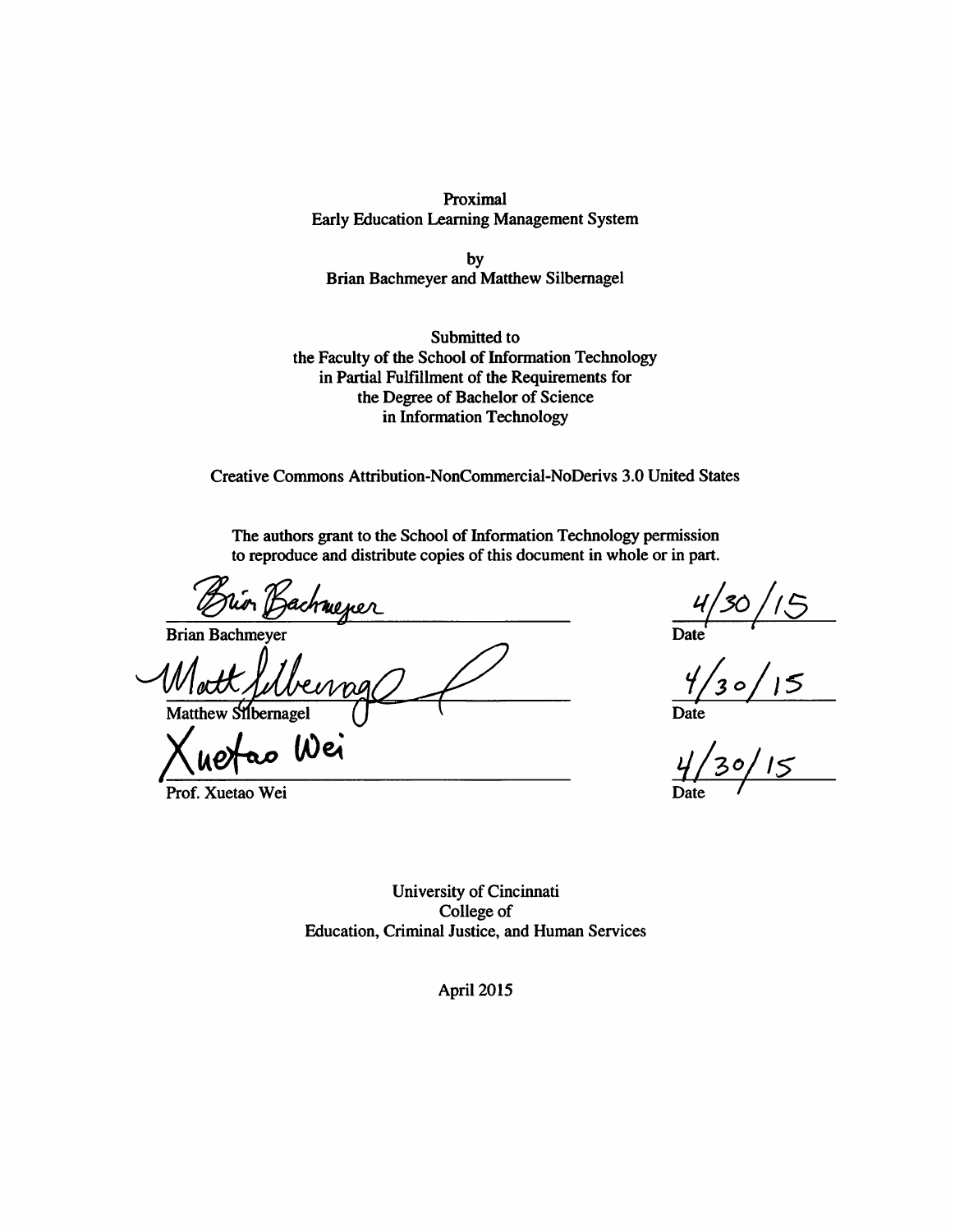# Table of Contents

| <b>Section</b>    | Page           |
|-------------------|----------------|
| Abstract          | $\mathbf{1}$   |
| Introduction      | $\overline{2}$ |
| Problem Statement | 3              |
| Solution          | $\overline{4}$ |
| Delivery          | 12             |
| Conclusion        | 13             |
| References        | 14             |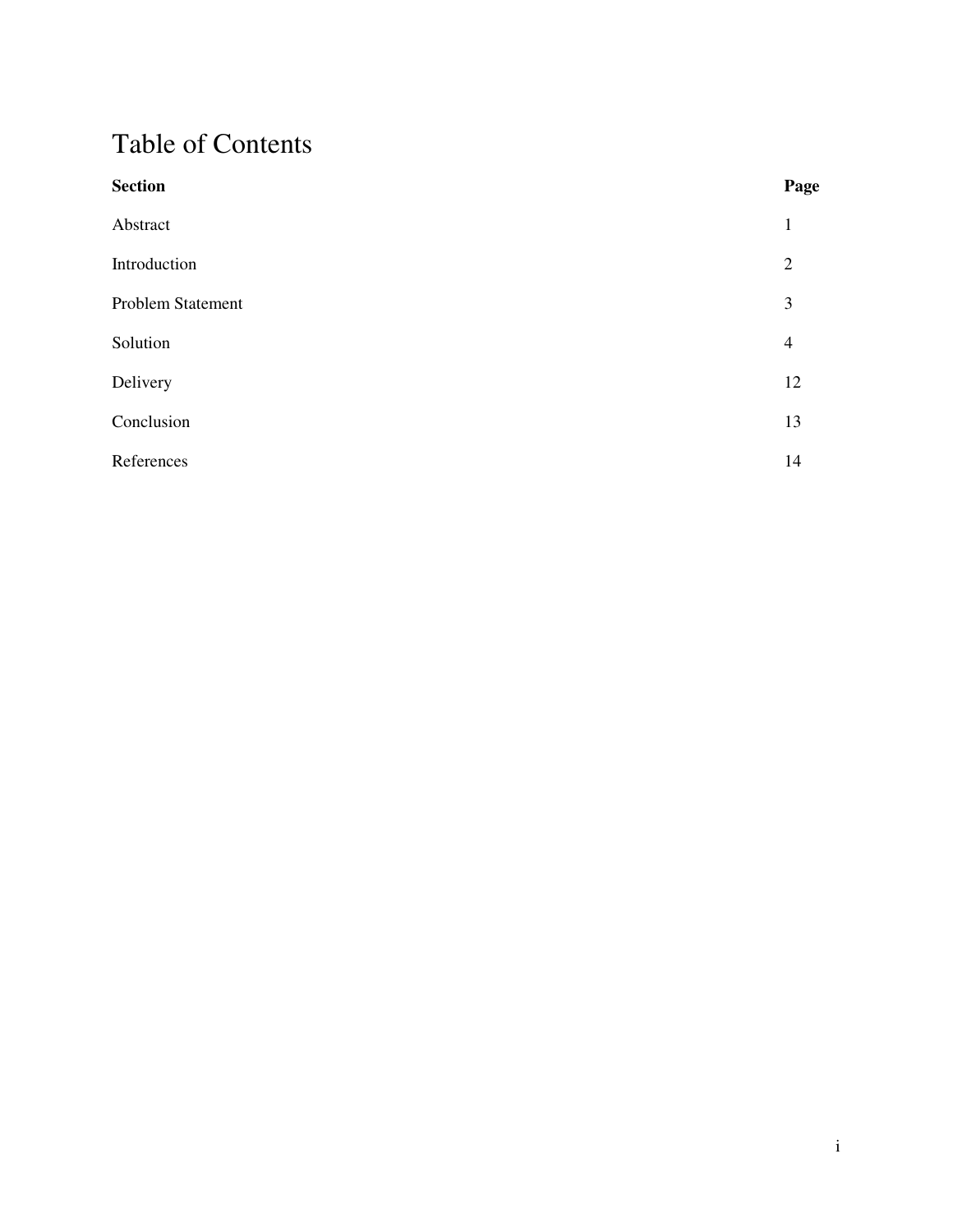# Tables and Figures

| <b>Figures</b> |                              |                |
|----------------|------------------------------|----------------|
| 1.             | Zone of Proximal Development | 3              |
| 2.             | <b>Technical Elements</b>    | 5              |
| 3.             | Web Application              | 6              |
| 4.             | Mobile Application           | $\overline{7}$ |
| 5.             | Use Case Diagram             | 9              |
|                |                              |                |
| <b>Tables</b>  |                              | Page           |
| 1.             | <b>Gantt Chart</b>           | 12             |

2. Budget 12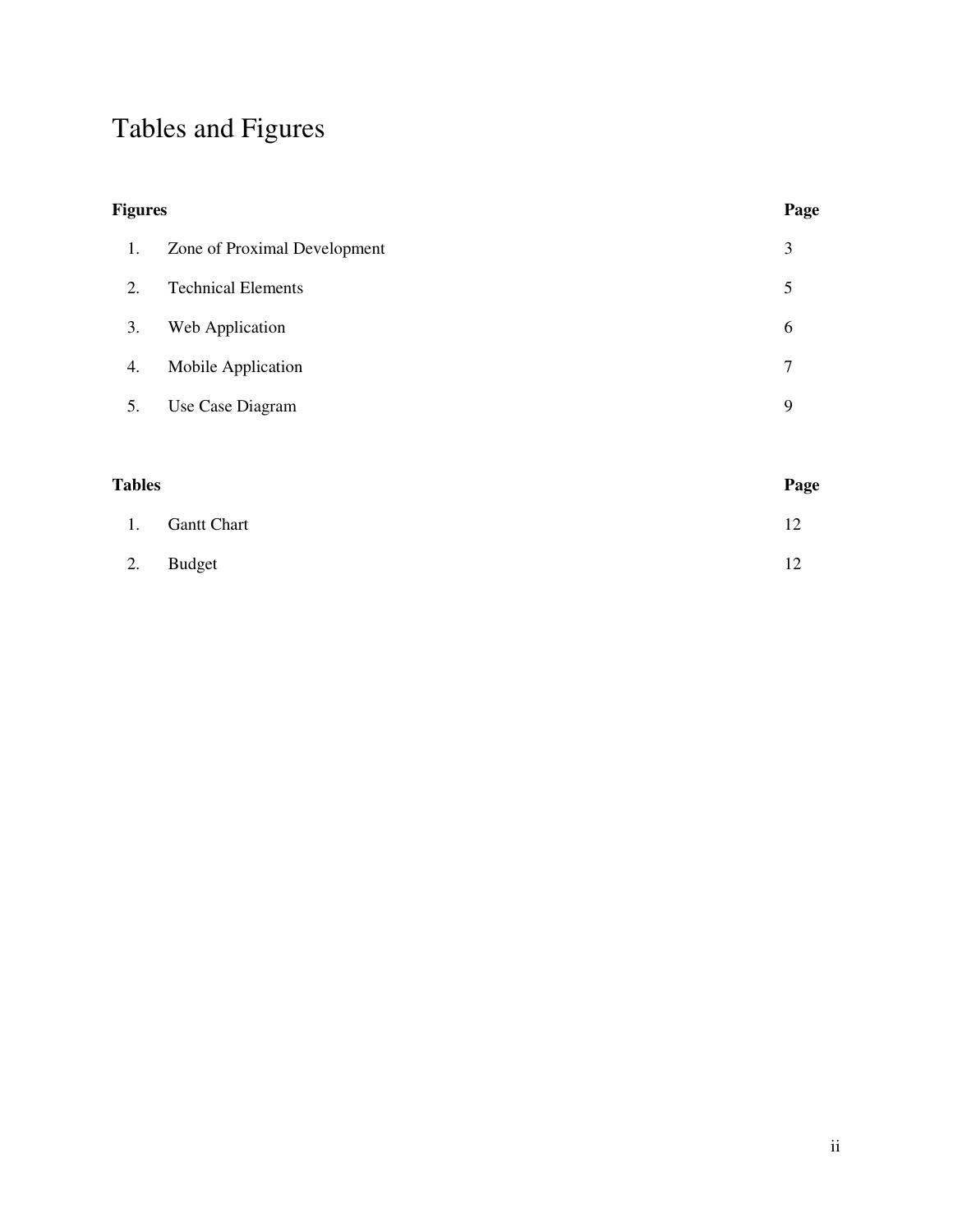### Abstract

Parental involvement is the most significant factor contributing to the academic achievement of children in Early Education (Desforges, 2002). Proximal promotes parental involvement by providing high quality responses to two important questions: "How is my child doing?" and "What can I do to help?" Proximal answers the question, "How is my child doing?" by measuring learning progress over time through a series of formative assessments benchmarked to learning objectives defined in the Common Core State Standards (National Governors Association, 2012). The Zone of Proximal Development is a concept in the study of Education which describes the set of skills a student has yet to achieve, but is ready to develop if given help. Proximal answers the question, "What can I do to help?" by putting the concept of the Zone of Proximal Development into practice. Proximal analyzes formative assessment results and dynamically generates sets of learning activities which the child can perform with a parent.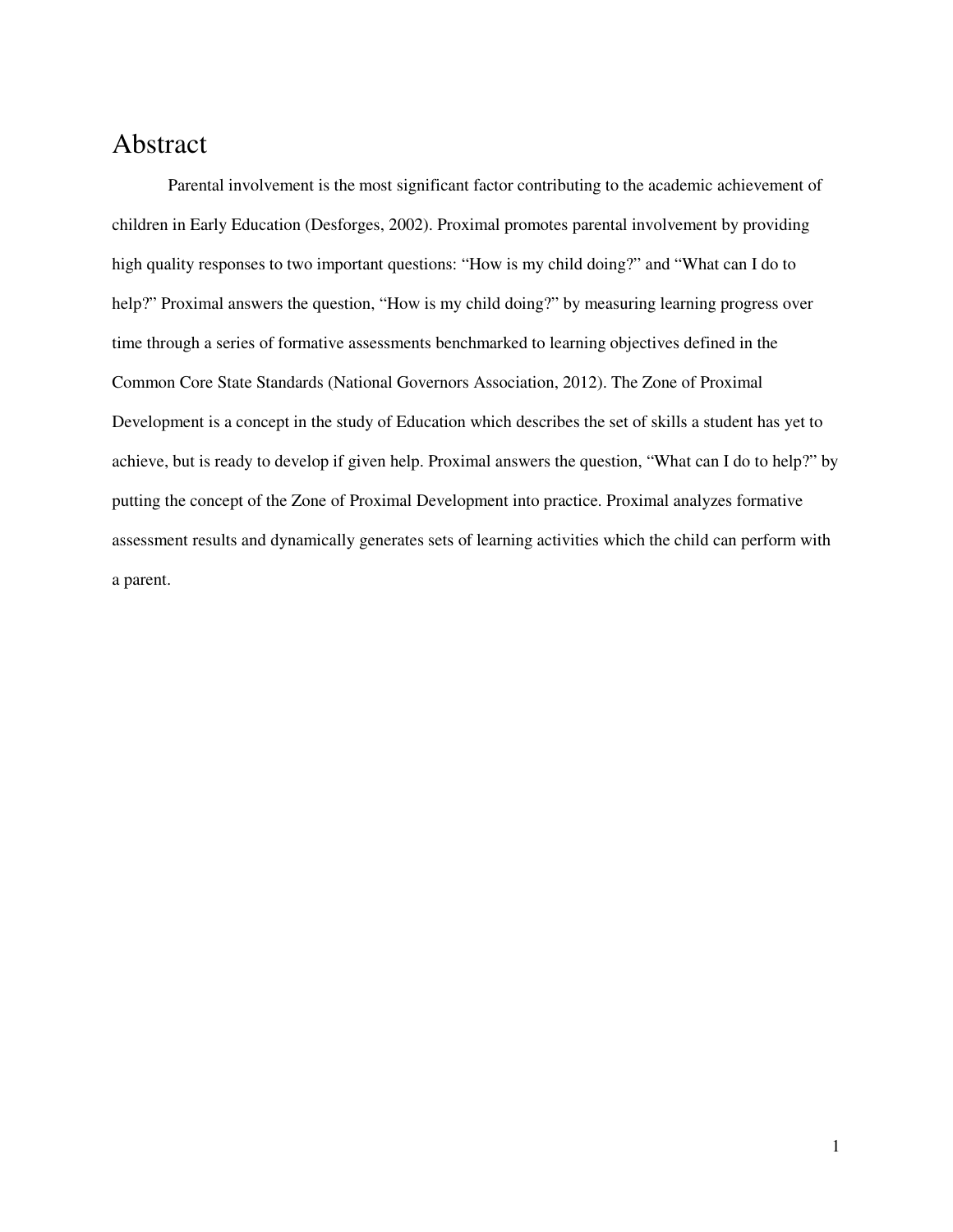### Introduction

Children who receive help at home learn more in school (Blanden, 2007). Parents who provide help need information about the academic progress of their children in order to provide effective help. Parents often struggle to get detailed information from teachers and schools about the academic progress of their children (Sanders, 2008). The traditional grading system provides information only at the end of a grading period and only in the form of a single letter or number. Letter grades give parents a summary of progress, not the detailed information parents need to know how to help. Proximal gives parents the information they need to understand the current academic progress of their children and to know where they can most effectively be of help.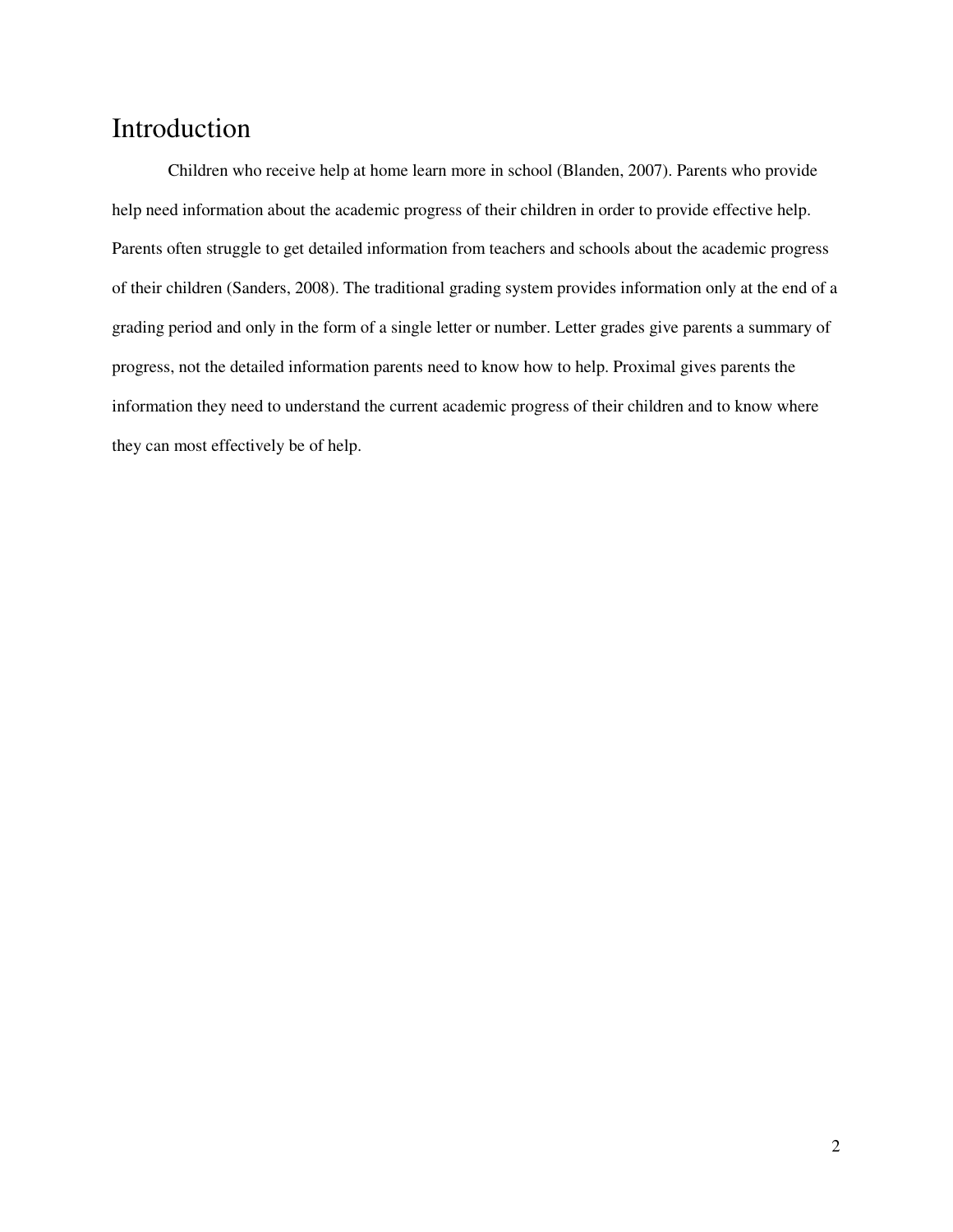### Problem Statement

The primary challenge in supporting the academic progress of a child in early education is knowing what to work on next (Yaffe, 2009). Traditional educational design solves this problem by developing state standards, curricula, lesson plans, and assignments. This traditional approach to learning design has proven effective for students whose learning progress has matched the pace of instruction given by the teacher. This same approach has delivered less effective results for children who have learned more quickly or slowly than the pace of instruction given by the teacher.

The Zone of Proximal Development (ZPD) is a concept in the study of education which describes the set of tasks a student can complete if given help from a "more knowledgeable other" (Cole, 1978). Outside the ZPD are learning activities which are too easy or too difficult. Working on a task which is too easy fosters boredom, instead of learning. Working on a task which is too difficult fosters anxiety and frustration, instead of learning.



Figure 1. Zone of Proximal Development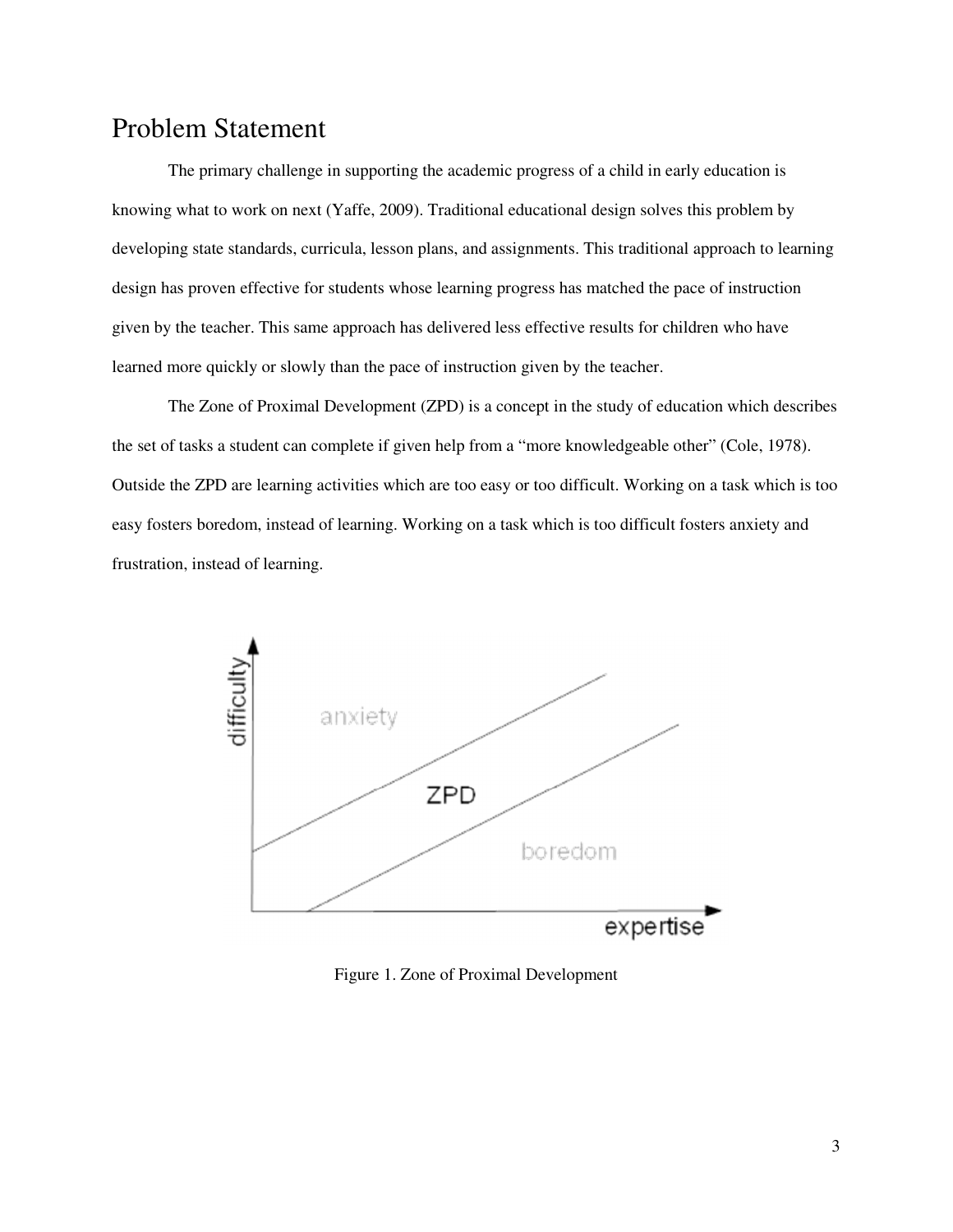### Solution

Proximal gives parents the information they need to provide effective academic help to their children by gathering information about the child's current skill set and suggesting learning activities targeted to the child's Zone of Proximal Development. Proximal regularly presents questions to the parent and asks the parent to score responses made by the child. Proximal uses the scores of each answer to build and continually refine a learning profile for the child. Proximal applies predictive analytics to the data in the learning profile and generates a list of recommended learning activities for the parent to share with the child.

Each question and learning activity provided by Proximal is cross-referenced to a learning objective expressed in the Common Core State Standards. The relationship established between these learning objectives and the learning activities provided by Proximal enables the system to provide parents with accurate, up-to-date information about the academic progress of their children and measure the pace at which the child is learning.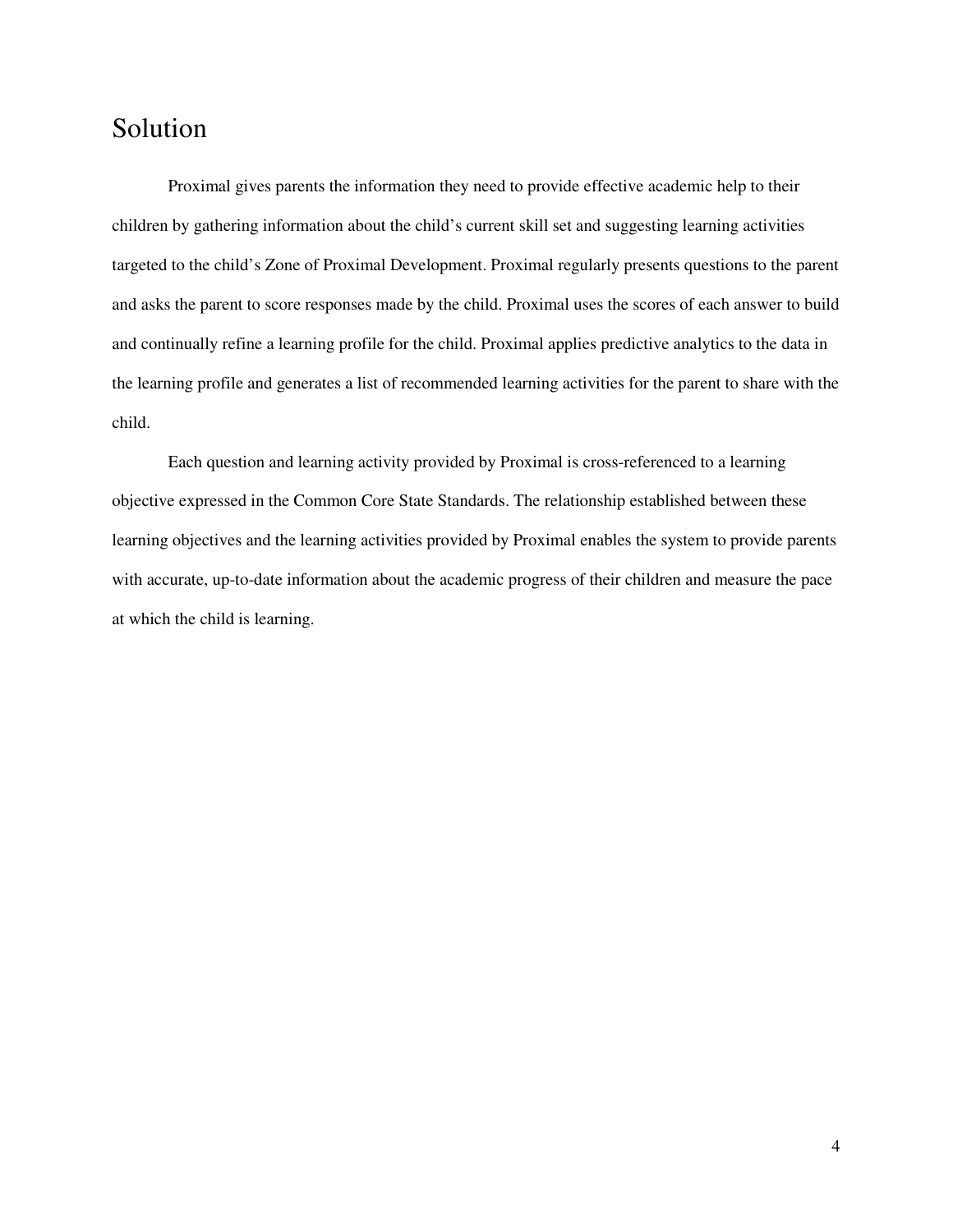#### Technical Elements

The technical elements of the system are comprised of four primary subsystems: the Web Service, the Web Application, the Mobile Application, and the Analytics Engine.



Figure 2. Technical Elements

#### **Web Service**

The web service is developed as a RESTful (Fielding, 2000) service making use of the built in HTTP verbs, GET, POST, PUT, DELETE. It is implemented using Scala with the Play Framework which provides out-of-the-box support for Javascript Object Notation (JSON) which is essential to RESTful design. The web service is the central point of communication to access the backend PostgreSQL database by the Mobile application and the web application. The web service is secured using an email address and a hashed password or using OAUTH 2 with the users Google or Facebook password.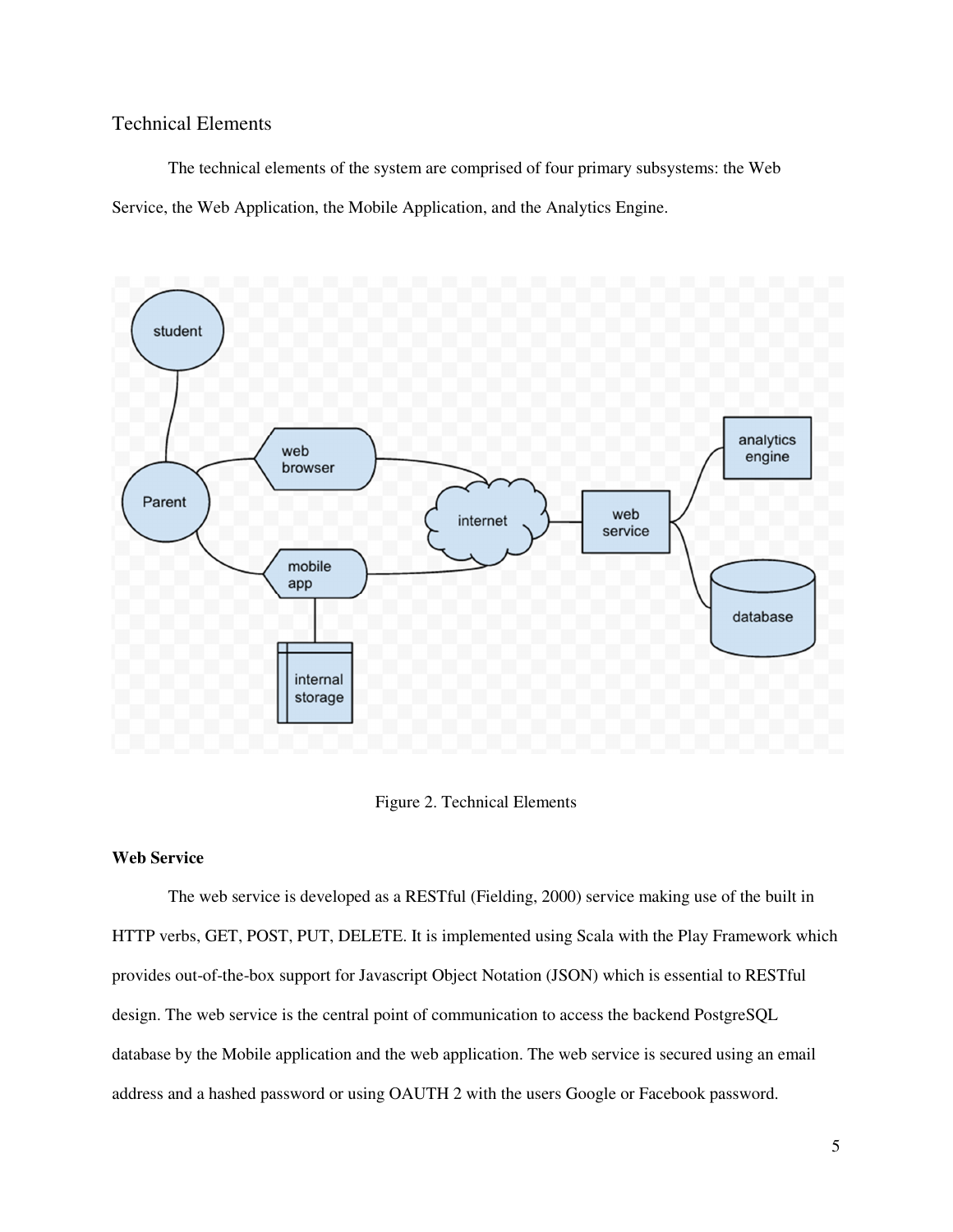### **Web Application**

The web application is built with standard HTML 5 and CSS 3 technology using Bootstrap, a toolkit that focuses on responsive and mobile-first design. AngularJS was chosen as the Javascript framework because of its ability to create small reusable modules. Angular also provides two-way databinding which decreased the amount of code we needed to write.

| $\equiv$                                | Children            |                                                                              |                   | $\frac{1}{2}$ |
|-----------------------------------------|---------------------|------------------------------------------------------------------------------|-------------------|---------------|
| $\pmb{\circledast}$<br>$\pmb{\Upsilon}$ | Registered Children | $\operatorname{\mathsf{Add}}\nolimits\operatorname{\mathsf{Child}}\nolimits$ | Miles Silbernagel |               |
| 血<br>$\alpha_{\rm s}^{\rm e}$           | Miles               | $\qquad \qquad \circ$<br>$\hat{\mathbf{u}}$                                  |                   |               |
| $\bullet$                               |                     |                                                                              |                   |               |
| $\mathbf{G}$                            |                     |                                                                              |                   |               |
|                                         |                     |                                                                              |                   |               |
|                                         |                     |                                                                              |                   |               |
|                                         |                     |                                                                              |                   |               |

Figure 3 - Web Application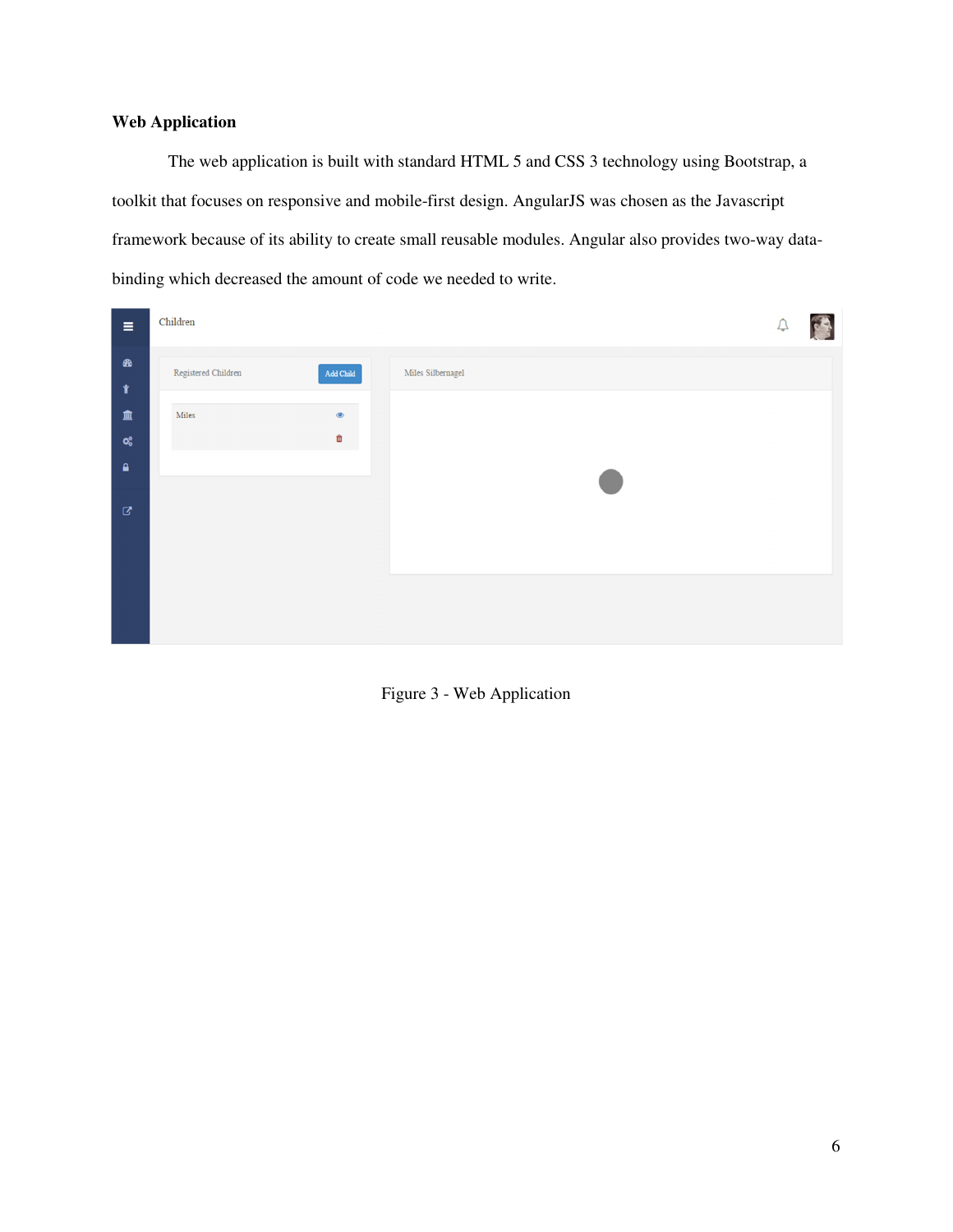#### **Mobile Application**

The mobile application is built for the Android platform. It makes heavy use of the web service using the Apache HTTP Client library. To make the mobile app more efficient we used a SQLite database to cache data. This method allows for the parent or teacher to continue using the app even when they have been disconnected from the network. Plans for an IOS version of the application will be initiated subsequent to stabilization of the initial Android release.



Figure 4 - Mobile Application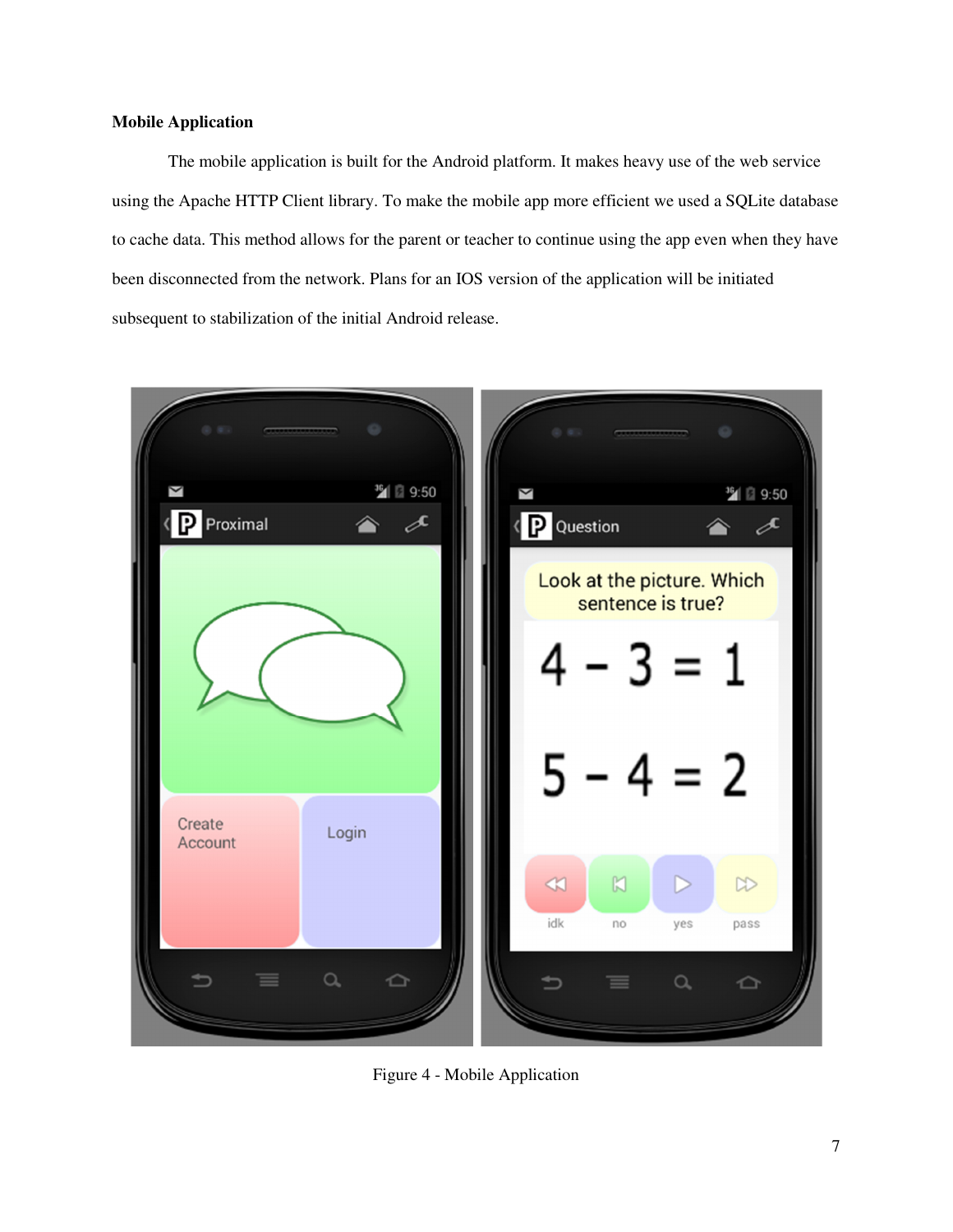#### **Prediction Algorithm**

The predictive algorithm we use to suggest sets of learning activities builds upon the simple interaction model used in the mobile application. When a parent is presented with a question by the application, the parent scores the response given by the child using one of four categories: Pass, Don't Know, Incorrect, or Correct. The predictive algorithm converts each of these responses into the numeric values 0, 1, 2, and 3, respectively. The score of the response is added to previous responses, crossreferenced with the learning objectives related to the question, and averaged within each set of learning objectives defined in the Common Core State Standards. If the average score of responses to questions related to a learning objective is nearest to 1, then the next following question will be selected from the body of questions related to a lower-ordered learning objective. If the average grade is nearest to 2, the following question will be selected from the body of questions related to the same learning objective. If the average grade is nearest to 3, the following question will be selected from a higher-ordered learning objective. The application persists a record after each calculation of average scores. This record serves as a marker for the algorithm upon each successive execution.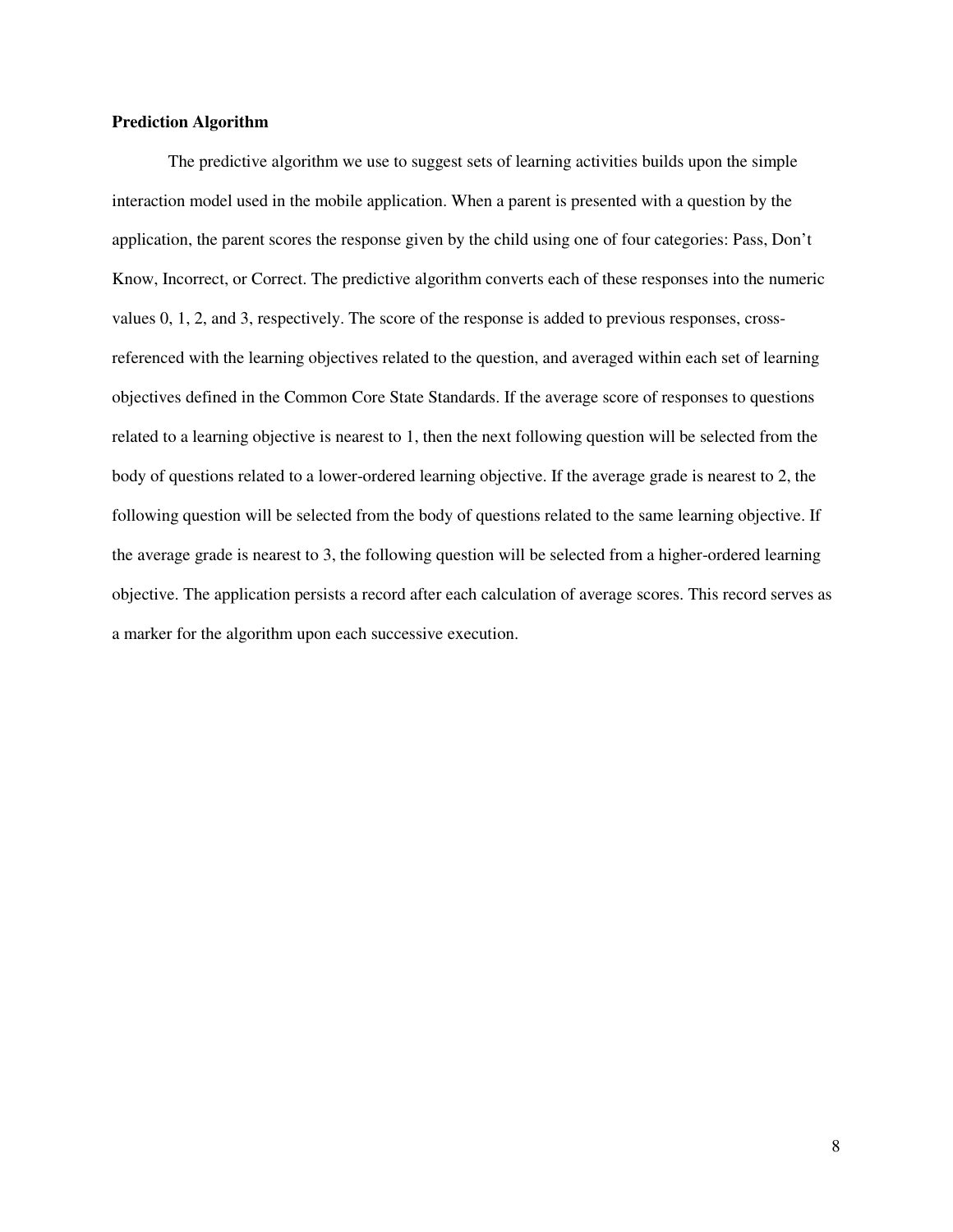### Use Case Diagram



Figure 5 - Use Case Diagram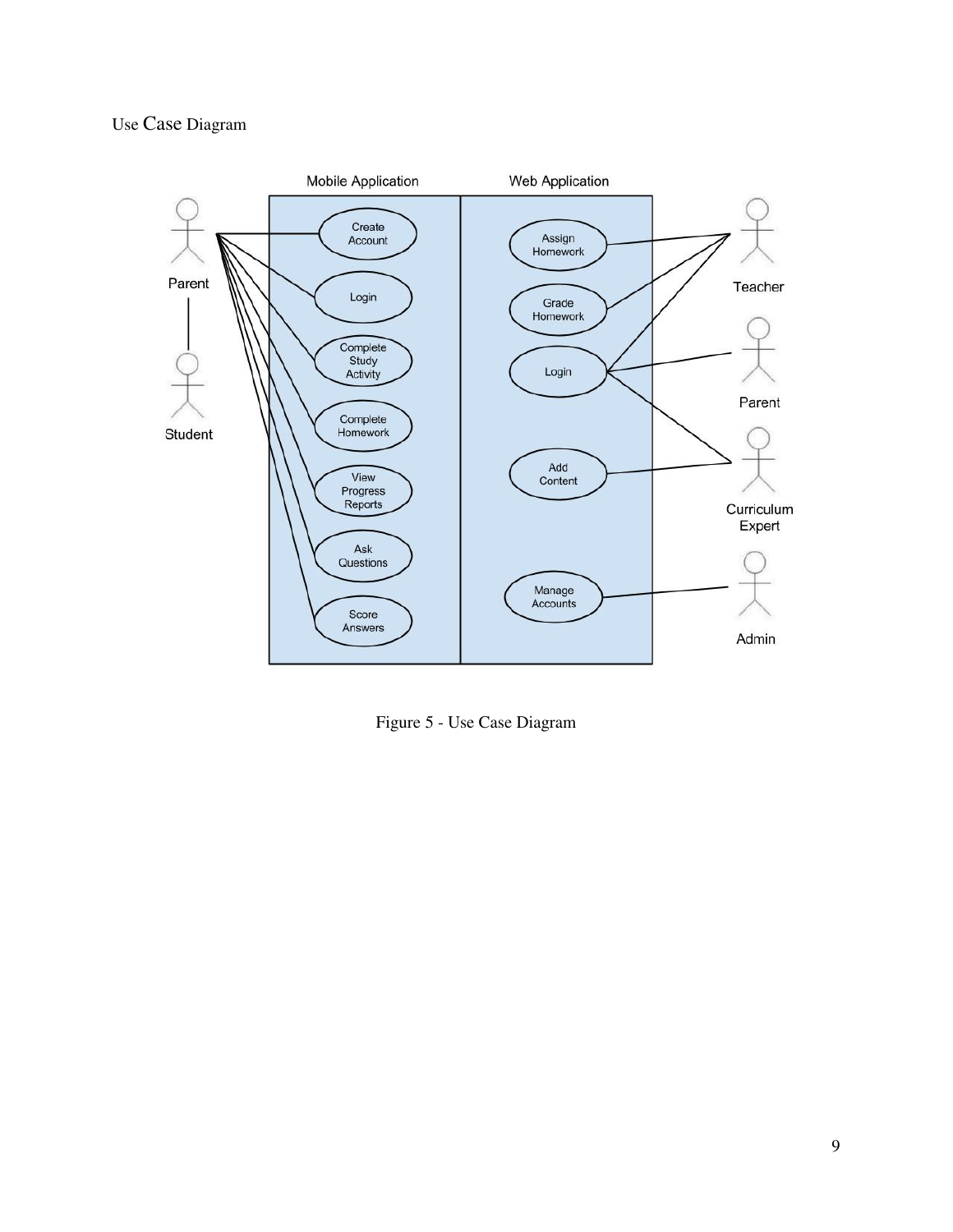### User Profiles

#### Potential Users:

- Parents
- **Students**
- **Curriculum Experts**

#### Software and Interface Experience:

- Parents
	- Parents who use the mobile application will require sufficient experience to allow them to find the application in the app store and install the application on their mobile device. Parents who use the web application will need sufficient experience to allow them to navigate to the website using a standard browser, like Google Chrome, Mozilla Firefox, or Microsoft Internet Explorer.
- **Students** 
	- Proximal is designed primarily for parents to use in interacting with their children. Children should have minimal interaction with the mobile application or web application.
- **Curriculum Experts** 
	- Curriculum experts should have sufficient skills to use any contemporary web-based application. The user experience for curriculum experts is designed primarily for the web application, not the mobile application.

Experience with Similar Applications:

- Parents
	- Parents with a mobile device or personal computer will have experience using similar applications because Proximal has been developed using contemporary web and mobile UI standards.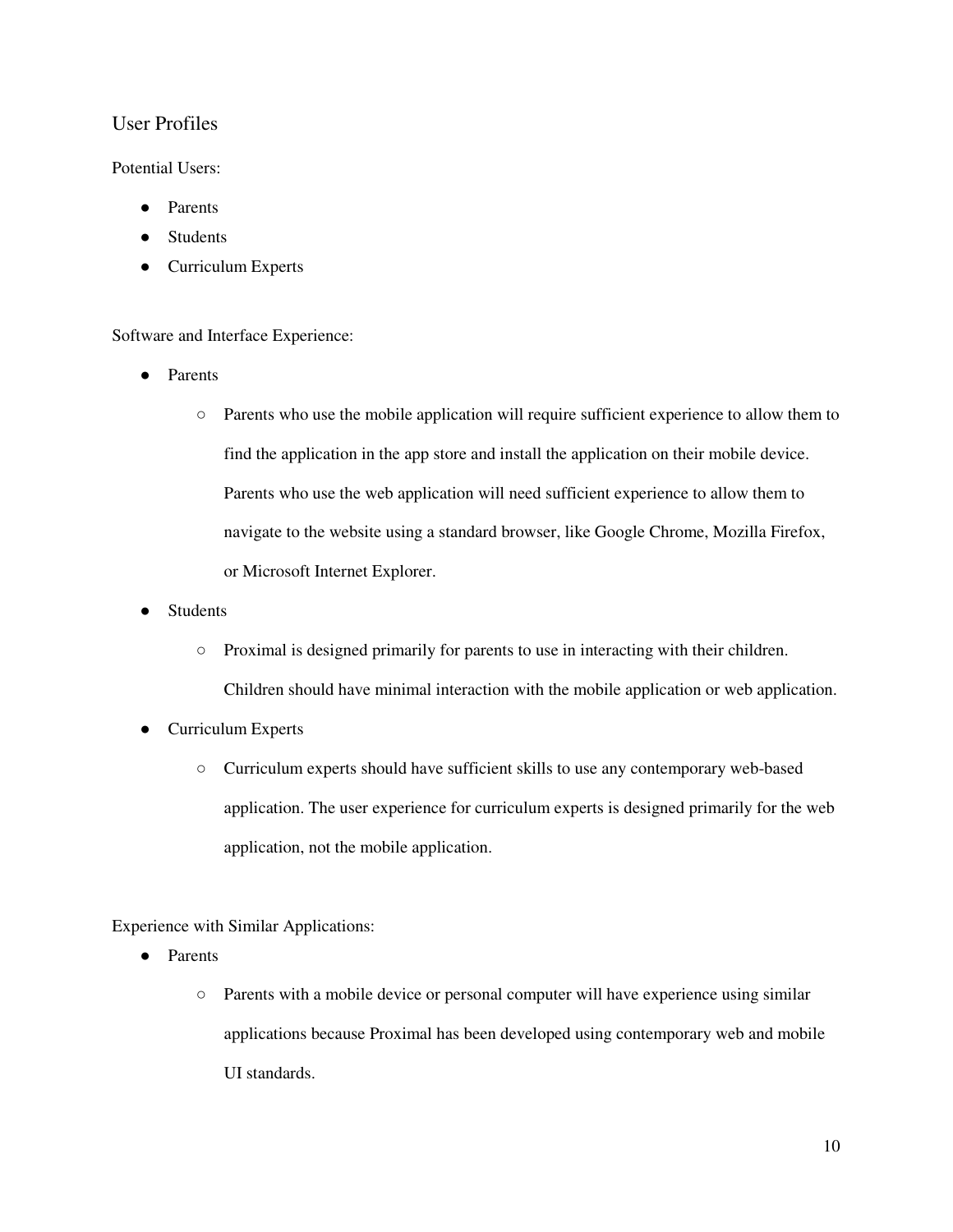- Curriculum Experts
	- Curriculum experts will have experience using similar web applications to create, read, and update learning content, such as Blackboard and Moodle.

#### Task Experience:

- Parents
	- Parents should have some experience working with their children on learning activities, like homework assignments and informal skills assessment questions, prior to using Proximal.
- Curriculum Specialists
	- Curriculum experts have a professional background in creating and evaluating educational content.

Frequency of Use:

- Proximal is designed for parents to use once a day for approximately 30 minutes. Parents may choose to use the application as often as they like.
- Curriculum Experts may use the web application to review and create a single item of content upon request, or in the context of a project managing a larger collection of content. The frequency of use in either context may vary.

Key Interface Design Requirements that the Profile Suggests:

- Simple and intuitive interface that can be used by novice computer users.
- Make use of both mobile and web interfaces.
- The web service needs to be timely in response to requests from the web application or mobile application to provide the best user experience.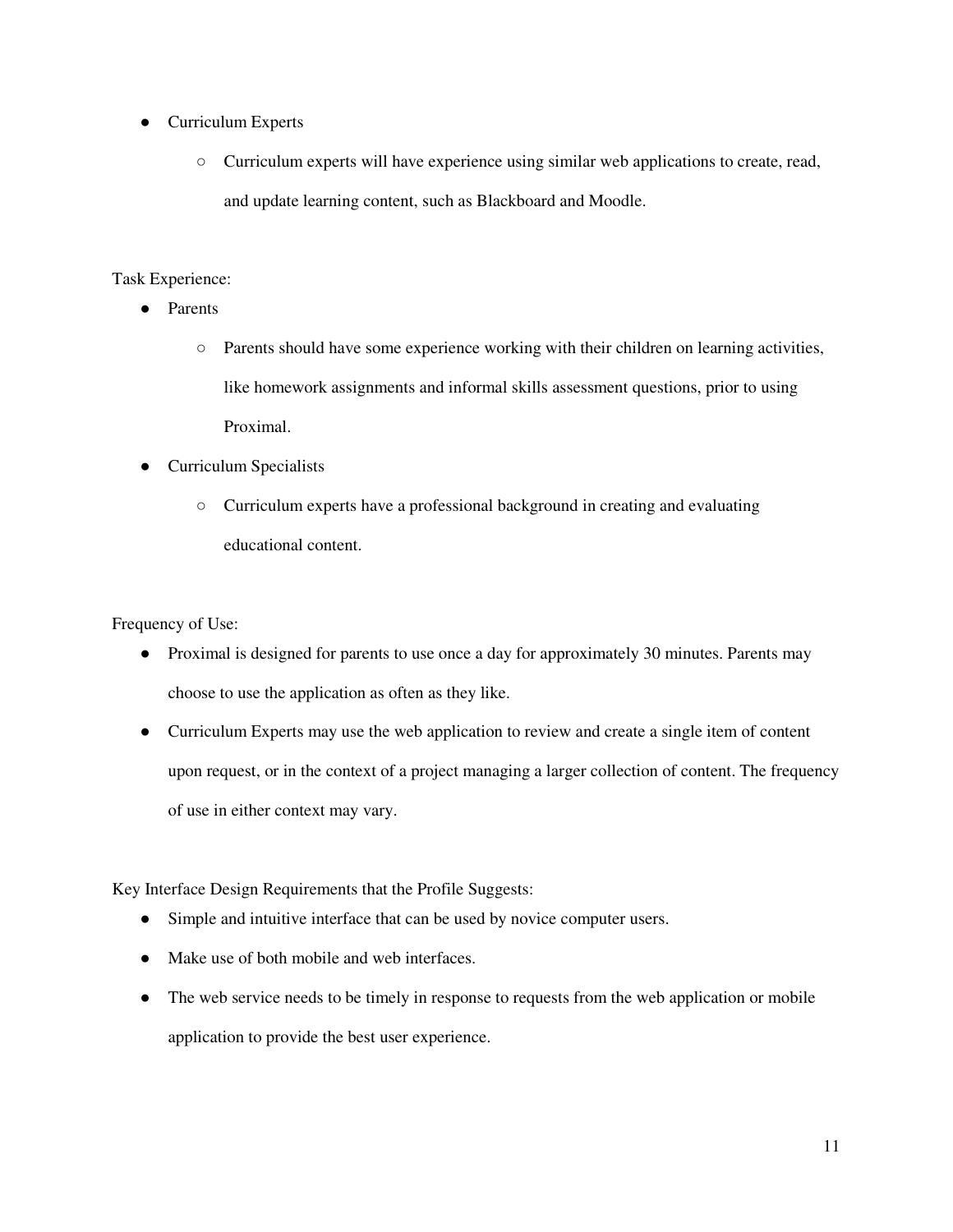# Delivery

The Agile project management methodology was used in the delivery of this system (Alliance, 2001). Each phase of the project was planned to produce a "shippable" product on completion. The iterative development and feedback process informed the design of the system from each phase to the next.

### Timeline

The high-level project plan included start-to-finish dependencies at the beginning of each phase upon the previous phase.

|   | ❶ | Task<br>Mode $\star$ | Task Name<br>$\overline{\phantom{a}}$ | Duration<br>÷ | Start                     | Finish<br>÷ | Predecessors<br>$\overline{\phantom{a}}$ |
|---|---|----------------------|---------------------------------------|---------------|---------------------------|-------------|------------------------------------------|
| 1 |   | ×                    | Concept                               | 10 days       | Mon 9/1/14                | Fri 9/12/14 |                                          |
| 2 |   | ×                    | <b>Design</b>                         | 15 days       | Mon 9/15/14               | Fri 10/3/14 | 1                                        |
| 3 |   | -5                   | $\triangle$ Build                     | 120 days      | Mon 10/6/14               | Fri 3/20/15 |                                          |
| 4 |   | -5                   | <b>Iteration 1</b>                    | 25 days       | Mon 10/6/14               | Fri 11/7/14 | 2                                        |
| 5 |   | -5                   | <b>Iteration 2</b>                    | 25 days       | Mon 11/17/14 Fri 12/19/14 |             | 4FS+5 days                               |
| 6 |   | -5                   | <b>Iteration 3</b>                    | 25 days       | Mon 1/5/15                | Fri 2/6/15  | 5FS+10 days                              |
| 7 |   | -5                   | Iteration 4                           | 25 days       | Mon 2/16/15               | Fri 3/20/15 | 6FS+5 days                               |
| 8 |   |                      | <b>Test</b>                           | 15 days       | Mon 3/23/15               | Fri 4/10/15 | 7                                        |
| 9 |   |                      | Release                               | 1 day         | Tue 4/14/15               | Tue 4/14/15 |                                          |

Table 1 – Gantt Chart

### Budget

The budget for this project was limited to basic expenses for hosting and domain name registration. The

software used to develop the web and mobile applications was free (Stallman, 1985).

| Item                     | Cost |
|--------------------------|------|
| Domain name registration | \$30 |
| Web hosting service      | \$50 |
| Android Studio IDE       | \$0  |
| Vim Text Editor          | \$0  |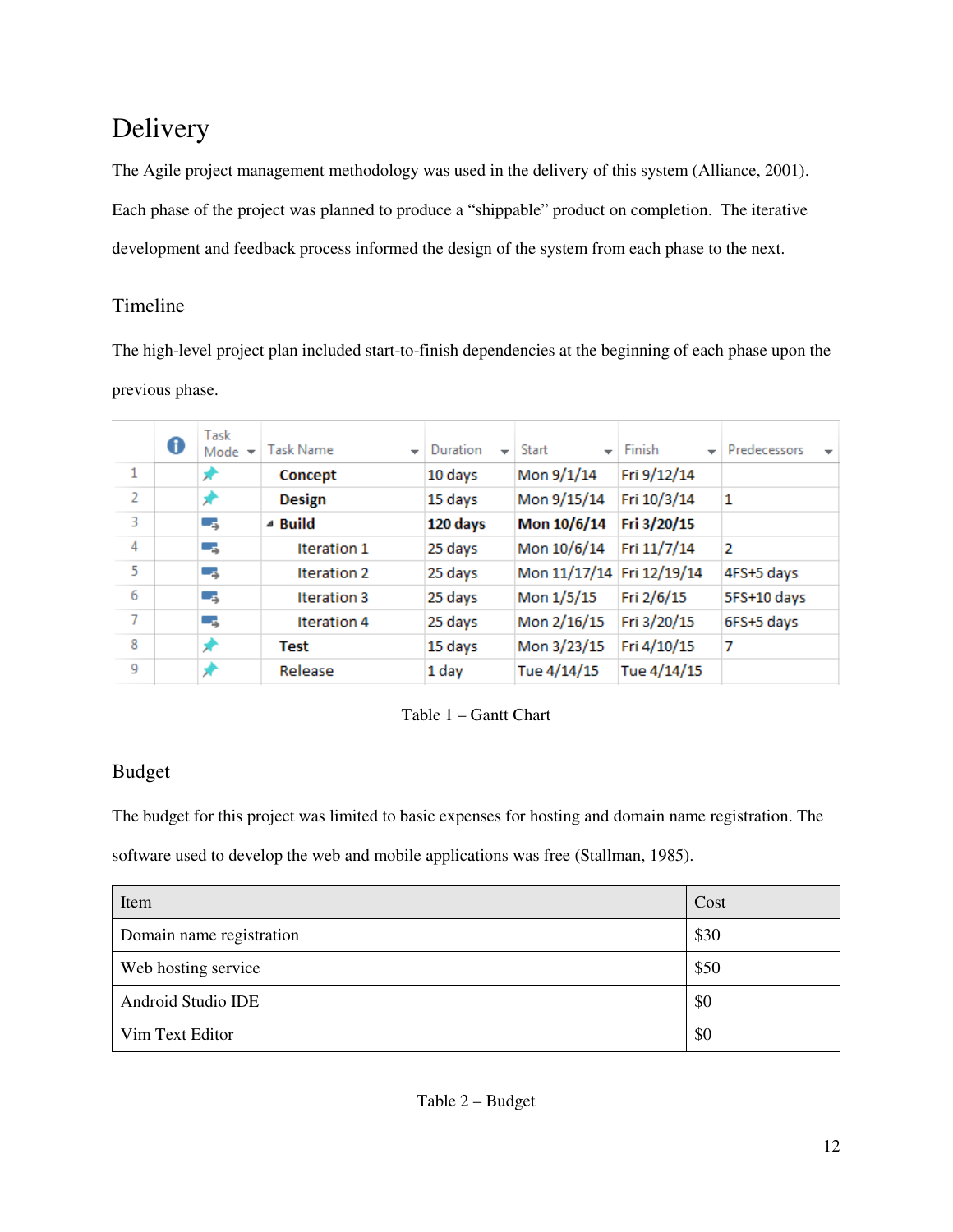## Conclusion

The system we developed provides parents with targeted information they can use to support the academic growth and development of their children. This system uses an interaction model designed to fit the typical pattern of conversation between parents and children. The information solicited through formative assessments is cross-referenced with learning objectives defined in the Common Core State Standards. Cross-referencing formative assessment information with standardized learning objectives allows the system to provide parents with accurate and useful information about the academic progress of their children. By emphasizing the role of parents in the education of their children, and by providing parents with tools and information to help them be effective partners in the education process, Proximal broadens the availability of high-quality education.